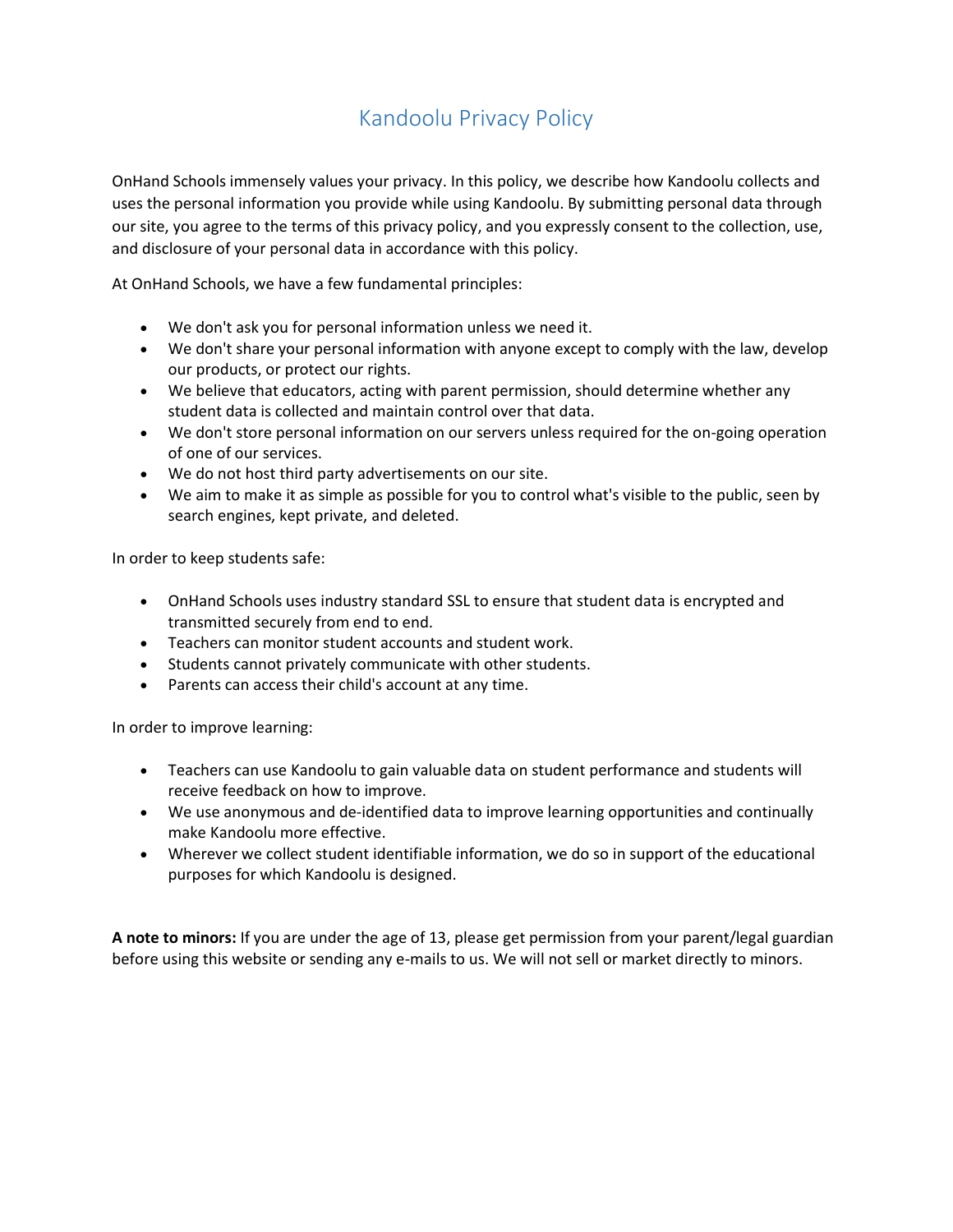#### **Compliance**

OnHand Schools makes every effort to ensure consistency with the Family Educational Rights and Privacy Act (FERPA) policies. We also comply with Children's Online Privacy Protection Act (COPPA).

#### **Kandoolu Website Visitors**

Like most website operators, OnHand Schools collects non-personally-identifying or anonymous information of the sort, which web browsers and servers typically make available- such as the browser type, language preference, referring site, and the date and time of each visitor request. OnHand Schools' purpose in collecting non-personally-identifying information is to understand better how our visitors use the website. From time to time, OnHand Schools may release non-personally-identifying information in the aggregate, e.g., by publishing a report on trends in the usage of its website.

OnHand Schools also collects potentially personally-identifying information like Internet Protocol (IP) addresses. We do not use such information to identify visitors, however, and do not disclose such information, other than under the same circumstances that we use and disclose personally-identifying information, as described below.

#### **Gathering of Personally-Identifying Information**

Certain visitors to Kandoolu choose to interact with the site in ways that require OnHand Schools to gather personally-identifying information. The amount and type of information that Kandoolu gathers depends on the nature of the interaction. For example, OnHand Schools asks visitors who sign up for an account through Kandoolu to provide a name, district, username, password, and email address. Those who engage in financial transactions with Kandoolu are asked to provide additional information, such as name and credit card number. In each case, OnHand Schools collects such information only insofar as is necessary or appropriate to fulfill the purpose of the visitor's interaction with Kandoolu. OnHand Schools does not disclose personally-identifying information other than as described below. Visitors can always refuse to supply personally-identifying information, with the caveat that it may prevent them from engaging in certain website-related activities.

When you download and use our services, we automatically collect information on the type of device you use, operating system version, and the device identifier (or "UDID"). This enables Kandoolu to provide a user experience that is more tailored to the specific user.

#### **Safety on Kandoolu**

Children's safety and full enjoyment of Kandoolu, as well as the safety and well-being of all children and their families, is of the utmost importance to all of us at OnHand Schools. OnHand Schools does not accumulate personal information about any child or family for distribution, sharing, or selling, except as described in this Privacy Policy.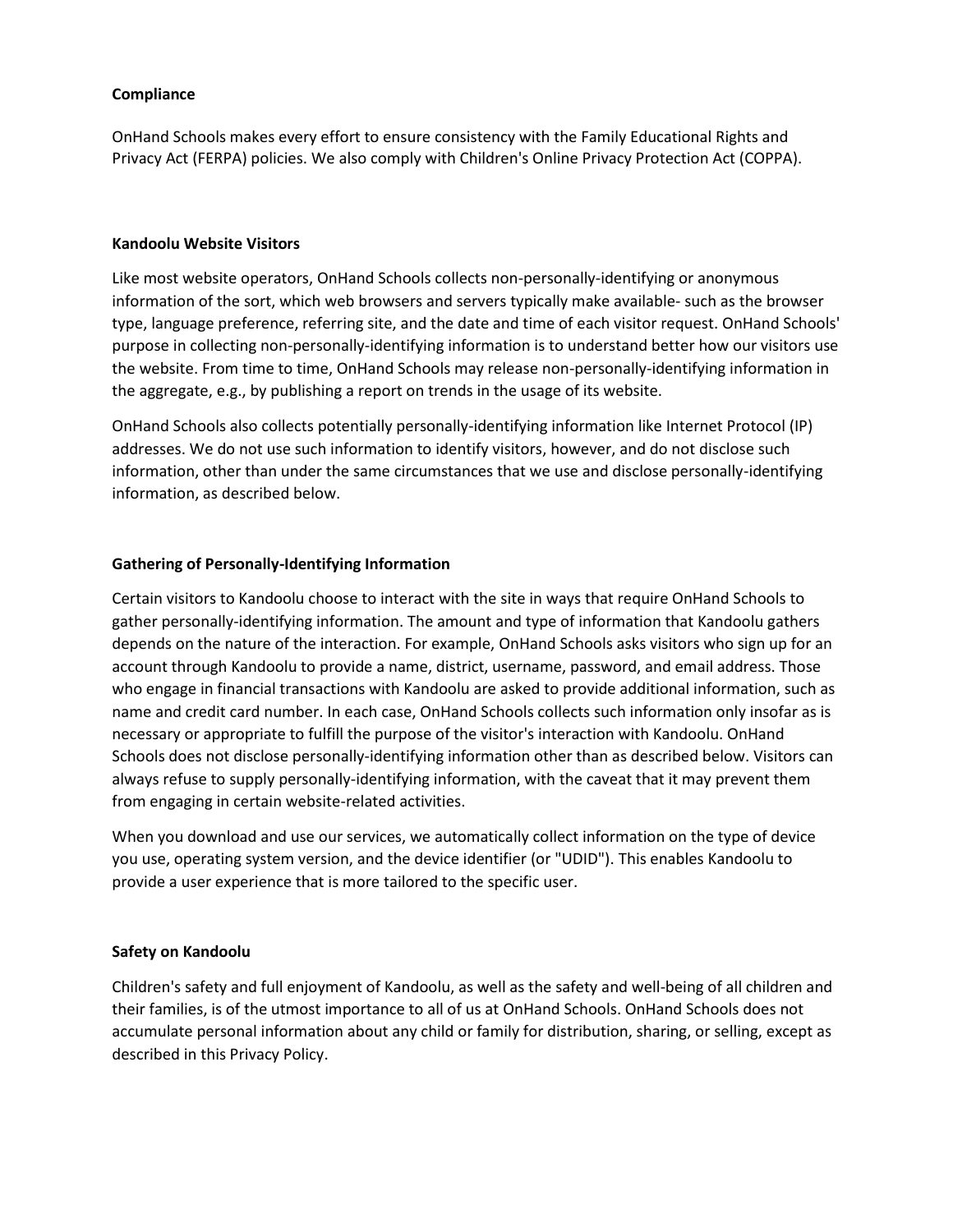### **Aggregated Statistics**

OnHand Schools may collect statistics about the behavior of visitors to its website. However, OnHand Schools does not disclose personally-identifying information other than as described below.

#### **How We Handle Personally-Identifying Information**

OnHand Schools discloses potentially personally-identifying and personally-identifying information only to those of its employees, contractors, and affiliated organizations that (i) need to know that information in order to process it on OnHand Schools' behalf or to provide services available on Kandoolu, and (ii) that have agreed not to disclose it to others. Some of those employees, contractors and affiliated organizations may be located outside of your home country; by using Kandoolu, you consent to the transfer of such information to them. OnHand Schools will not rent or sell potentially personally-identifying and personally-identifying information to anyone. Other than to its employees, contractors, and affiliated organizations, as described above, OnHand Schools discloses potentially personally-identifying and personally-identifying information only when required to do so by law, such as to comply with a subpoena, or when OnHand Schools believes in good faith that disclosure is reasonably necessary to protect the property or rights of Kandoolu or third parties, the public at large, or if OnHand Schools is involved in a merger, acquisition, or sale of all or a portion of its assets. You will be notified via email and/or a prominent notice on our website of any change in ownership or uses of your personal information, as well as any choices you may have regarding your personal information. If you are a registered user of Kandoolu and have supplied your email address, OnHand Schools may occasionally send you an email to tell you about new features, solicit your feedback, or just keep you up to date with what's going on with Kandoolu. If you send us a request (for example via a support email or via one of our feedback mechanisms), OnHand Schools reserves the right to publish it in order to help us clarify or respond to your request or to help us support other users. OnHand Schools takes all measures reasonably necessary to protect against the unauthorized access, use, alteration, or destruction of potentially personally-identifying and personally-identifying information. You may choose to stop receiving our emails by contacting us at [info@kandoolu.com.](mailto:info@kandoolu.com)

#### **How We Store and Process Your Information**

OnHand Schools' servers are located in a secured, locked, and monitored environment to prevent unauthorized entry or theft, and are protected by a firewall. The servers are located in a data center in the United States and backed up daily to a secure, "US-based," offsite data center. We take extra measures to ensure the safety of Personally Identifying Information and student records and apply a Secure Sockets Layer (SSL or HTTPS) encrypting technology to establish and ensure that all data passed between the server and the browser remains encrypted. Governance policies and access controls are in place to ensure that the information of each district or school or other subscriber is separated, and they are only able to access their own data.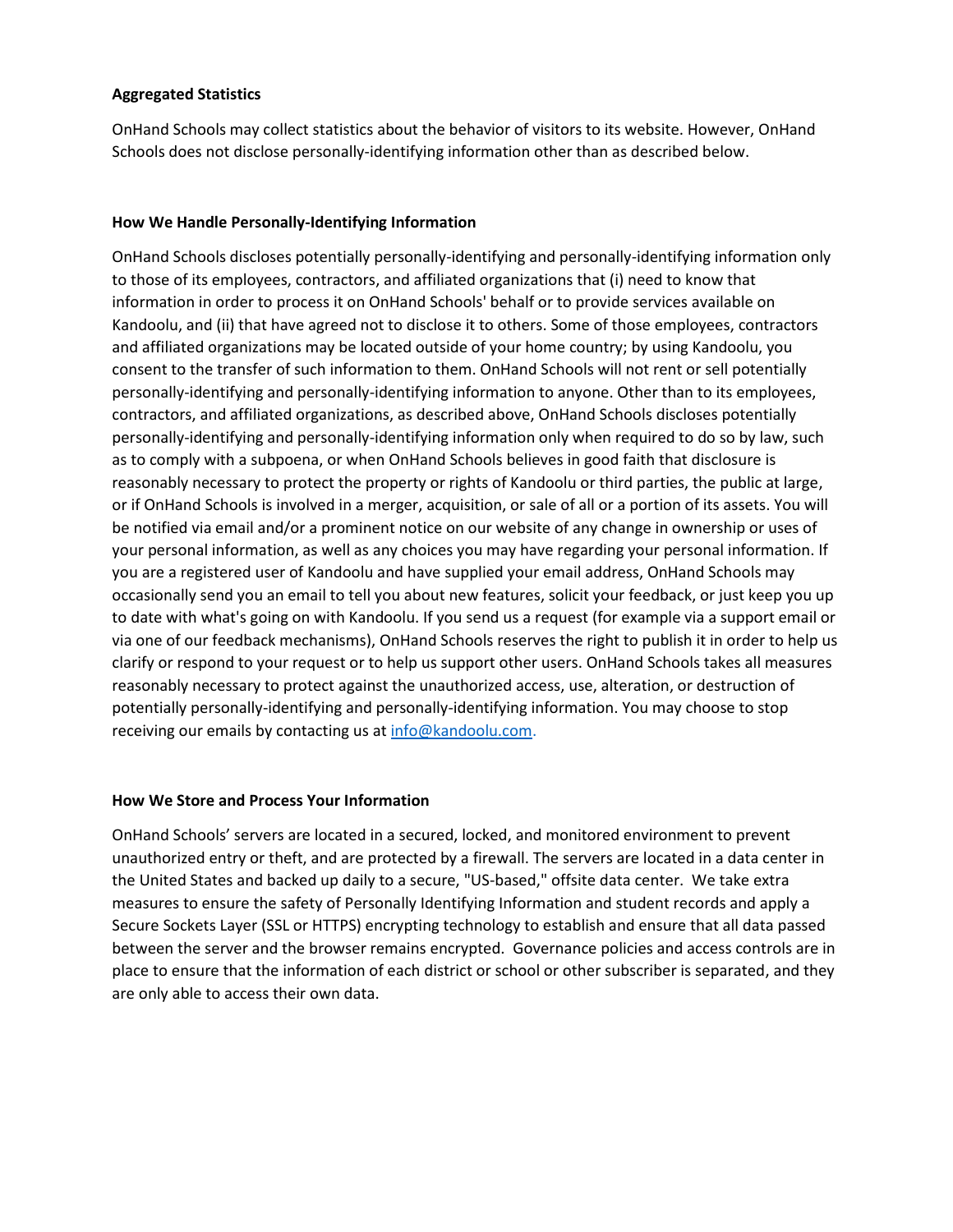### **Parental Rights**

Parents and legal guardians of children under 13 who are members of Kandoolu have certain rights under the Children's Online Privacy Protection Act, and OnHand Schools recognizes those rights.

Parents/guardians can review information their children under 13 have contributed to Kandoolu by accessing their child's account via password reset. Parents can also request that OnHand Schools delete that information and refuse to allow Kandoolu to collect further information from their children by contacting our Support department at [support@kandoolu.com.](support@kandoolu.com) OnHand Schools may ask additional questions or take other steps to verify the identity of parents/guardians before responding to a request to review or delete their child's information, or a request to refuse further collection from children.

A child's participation or access to an activity on Kandoolu cannot be conditioned on him or her providing more information than is reasonably necessary for that activity, or any personally-identifying information.

We encourage schools and districts using Kandoolu to notify parents that the product is used in their school. Parents can log into their children's accounts and access their records. If you are a parent or guardian of a student using Kandoolu with his or her school, you can request the login information from your child or their teacher. You are encouraged to use the student's login information and view all their activities and progress on the account at any time. Parents have a right to request the student's Personally Identifying Information be deleted, or request changes in his or her records if it is inaccurate or misleading by contacting the school or teacher or OnHand Schools at [support@kandoolu.com.](support@kandoolu.com) Parents may also refuse to allow OnHand Schools to collect further information from their children by contacting us a[t support@kandoolu.com.](support@kandoolu.com)

#### **Tracking Technologies**

Technologies such as cookies, beacons, tags, and scripts are used by OnHand Schools and our partners' affiliates, or analytics or service providers, as described above. These technologies are used in analyzing trends, administering the site, tracking users' movements around the site, and gathering demographic information about our user base as a whole. We may receive reports based on the use of these technologies by these companies on an individual as well as aggregated basis.

As is true of most websites, we gather certain information automatically and store it in log files. This information may include Internet Protocol (IP) addresses, browser type, internet service provider (ISP), referring/exit pages, operating system, date/time stamp, and/or clickstream data. We may combine this automatically-collected log information with other information we collect about you for analytics and support to improve the performance of the services we offer you.

#### **Control of Information You Provide to OnHand Schools**

Teachers: You always remain in control of the information you provide to OnHand Schools. You may review, edit, or delete any information you submit to us at any time by signing into your Kandoolu account; however, deletion of this information may restrict your ability to use the service effectively. You may also delete your account at any time. If you delete your account, all data will be deleted.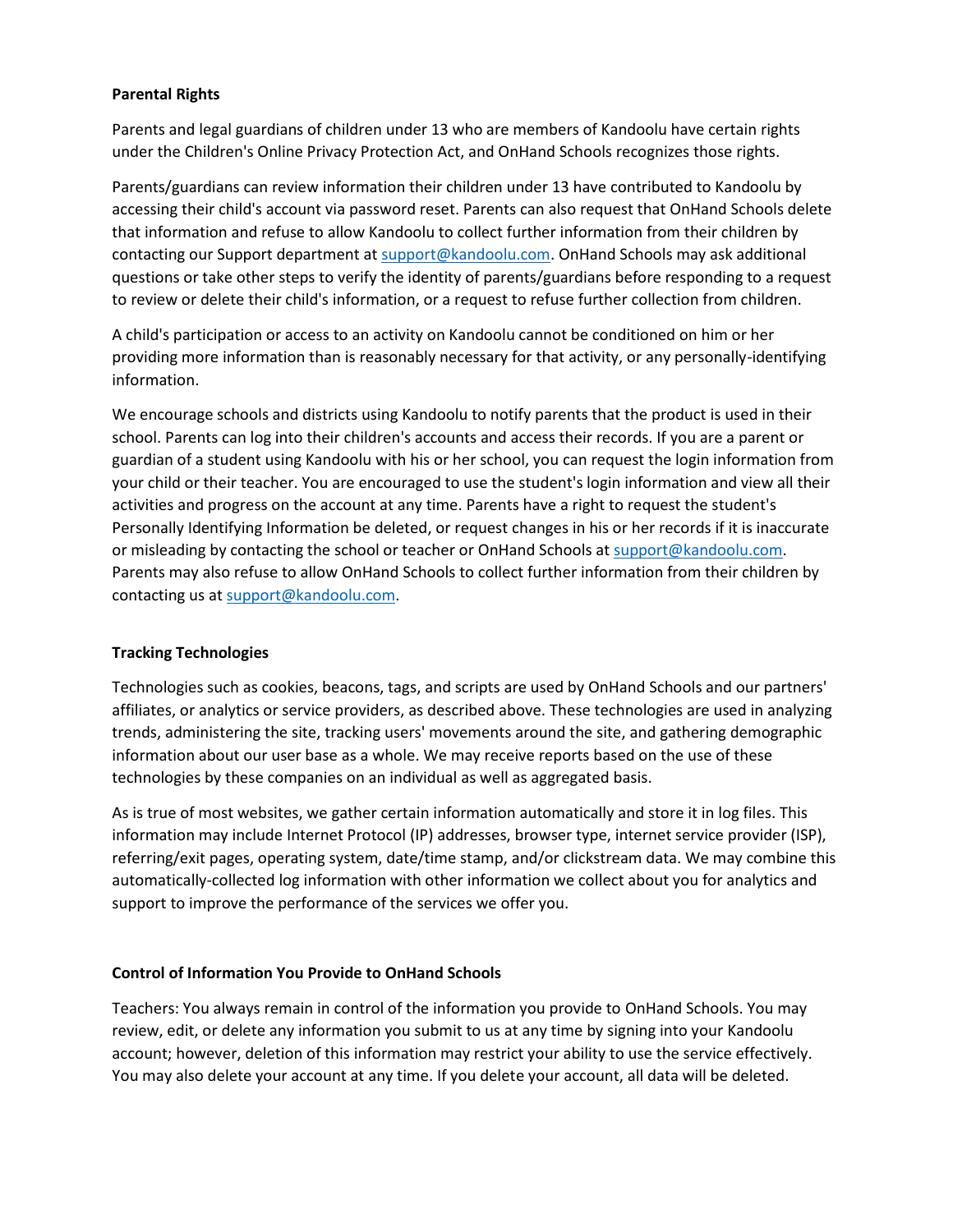Children over the age of 13: You always remain in control of the information you provide to OnHand Schools. You may review, edit, or delete any information you submit to us at any time by signing into your Kandoolu account; however, deletion of this information may restrict your ability to use the service effectively. You may also delete your account at any time. If you delete your account, all data will be deleted.

Parents of children under the age of 13: You will always remain in control of the information the child provides to OnHand Schools. Parents may review, edit, or delete the child's information at any time by signing into the child's account via password reset, or by contacting us at [support@kandoolu.com.](support@kandoolu.com) We will respond to your request within a reasonable timeframe. A parent can also delete the child's account, which will delete all data in the account.

### **Third Parties**

OnHand Schools may use a variety of third-party service providers, such as analytics companies, to understand usage of our services. We may allow those providers to place and read their own cookies, electronic images known as web beacons or single-pixel gifs, and similar technologies to help us measure how users interact with our services. This technical information is collected directly and automatically by these third parties. If you want to opt out or third party cookies, you may do so through your browser.

Kandoolu contains links to third-party websites (though they are not required to use the assessment portion of Kandoolu). Any access to and use of such linked websites is not governed by this Privacy Policy, but instead is governed by the privacy policies of those third-party websites. OnHand Schools is not responsible for the information practices of such third-party websites.

Teachers may also provide children with links to resources located on third party websites. Any access to and use of such linked websites is not governed by this Policy, but instead is governed by the privacy policies of those third-party websites. OnHand Schools is not responsible for the information practices of such third-party websites.

#### **Schoology and Google Login**

You can log in to our site using sign-in services such as Schoology and Google. These services will authenticate your identity and provide you the option to share certain personal information with OnHand Schools, such as your name, date of birth, and email address to pre-populate our sign up form.

## **Security**

The security of your personal information is important to OnHand Schools. We follow generally accepted industry standards to protect the personal information submitted to us, both during transmission and once we receive it, and our website and apps are protected by HTTPS encryption. When you enter credit card information on our order forms, that information is encrypted and protected by our third-party payment providers, Stripe and Square. OnHand Schools does not process, record, or maintain your